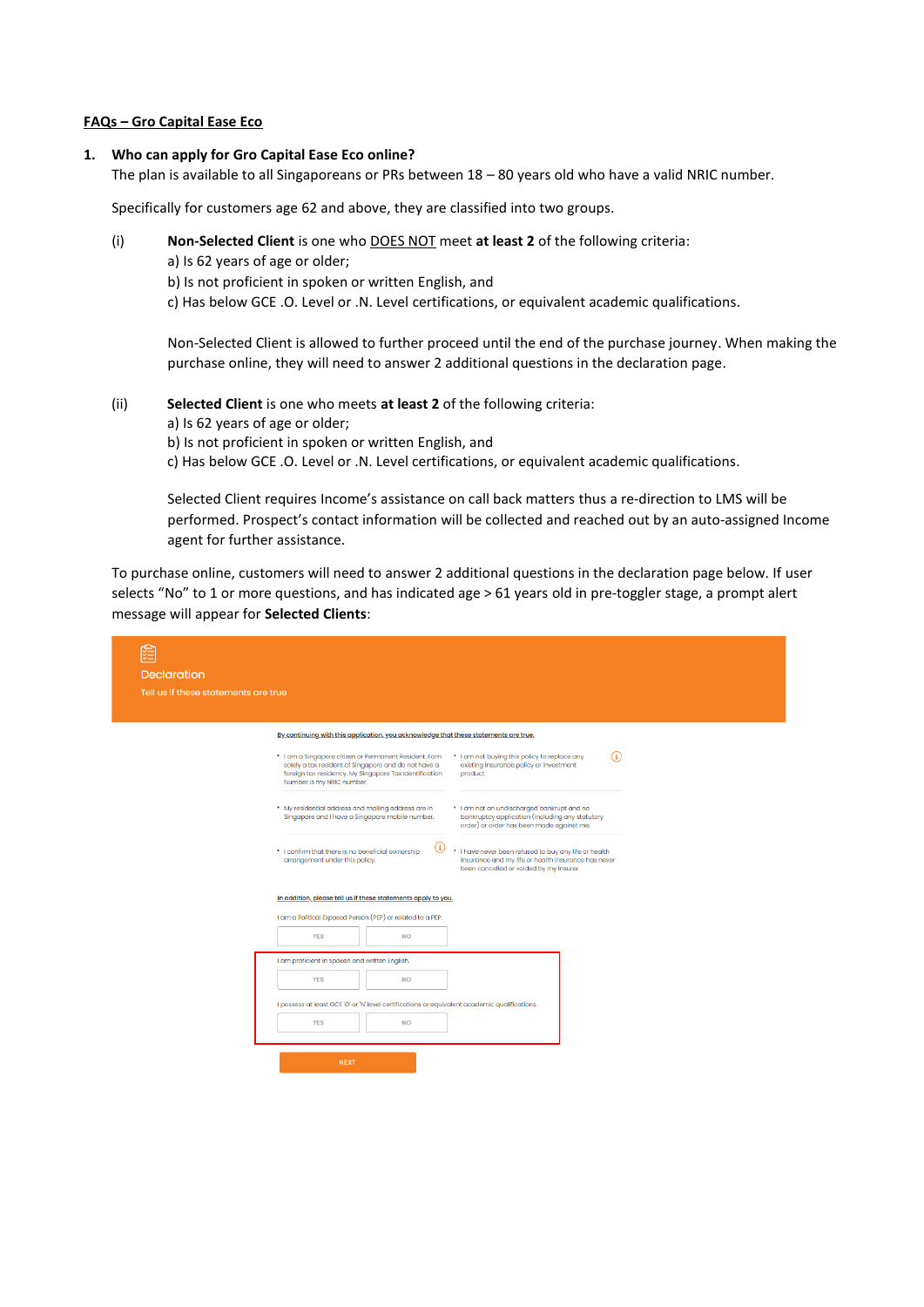

Once the user click on "Got It", they will be redirected to the Lead Management System page to leave their contact details and an advisor will contact them by the end of the next day:

| Contact Us                                                                   | JarGoner                                                                                                                                    | FAOS                 |
|------------------------------------------------------------------------------|---------------------------------------------------------------------------------------------------------------------------------------------|----------------------|
| Chat with our insurance advisor<br>$\circledcirc$<br><b>Chat now</b>         | Use our digital advisor<br>Ġ.<br>Find out more with askSage                                                                                 |                      |
| Leave a message for an insurance advisor to get back to you.                 | OR                                                                                                                                          |                      |
|                                                                              | By providing us with your contact details below, you confirm that you have read our Privacy Palicy, and agreed to its terms and conditions. |                      |
| Name                                                                         | Phone                                                                                                                                       |                      |
| Tell us your name                                                            | Mobile no.<br>$-65$                                                                                                                         |                      |
| Message                                                                      |                                                                                                                                             | 300 / 300 characters |
| Leave your message here.                                                     |                                                                                                                                             |                      |
|                                                                              |                                                                                                                                             |                      |
|                                                                              |                                                                                                                                             |                      |
| l'im not a robot                                                             | <b>SEND MY MESSAGE</b>                                                                                                                      |                      |
|                                                                              |                                                                                                                                             |                      |
|                                                                              | <b>JarDoney</b>                                                                                                                             |                      |
| Chat with our insurance advisor                                              | Use our digital advisor                                                                                                                     |                      |
| Chat now                                                                     | First out more with inkloser                                                                                                                |                      |
| Leave a message for an insurance advisor to get back to you.                 | <b>OR</b>                                                                                                                                   |                      |
|                                                                              | By providing us althypud nettoet metals becau, you confirm that you have need out [those Dates, and agreed to its terms and conditions      |                      |
| Name                                                                         |                                                                                                                                             |                      |
| <b><i><u>Technology Street</u></i></b>                                       |                                                                                                                                             |                      |
| Messupe                                                                      | Thank you!                                                                                                                                  | 300 / 300 characters |
|                                                                              | Our insurance advisor will contact you by end of tomorrow.                                                                                  |                      |
|                                                                              | GOT.IT                                                                                                                                      |                      |
|                                                                              |                                                                                                                                             |                      |
|                                                                              |                                                                                                                                             |                      |
| In rot a room                                                                |                                                                                                                                             |                      |
|                                                                              |                                                                                                                                             |                      |
| You could also speak to our customer service officers at<br>12 +65 6788 1122 |                                                                                                                                             |                      |

**2. Is there a minimum and maximum premium amount for online applications of Gro Capital Ease Eco?** The minimum single premium is \$10,000 per policy and the maximum single premium limit for each policyholder is \$200,000.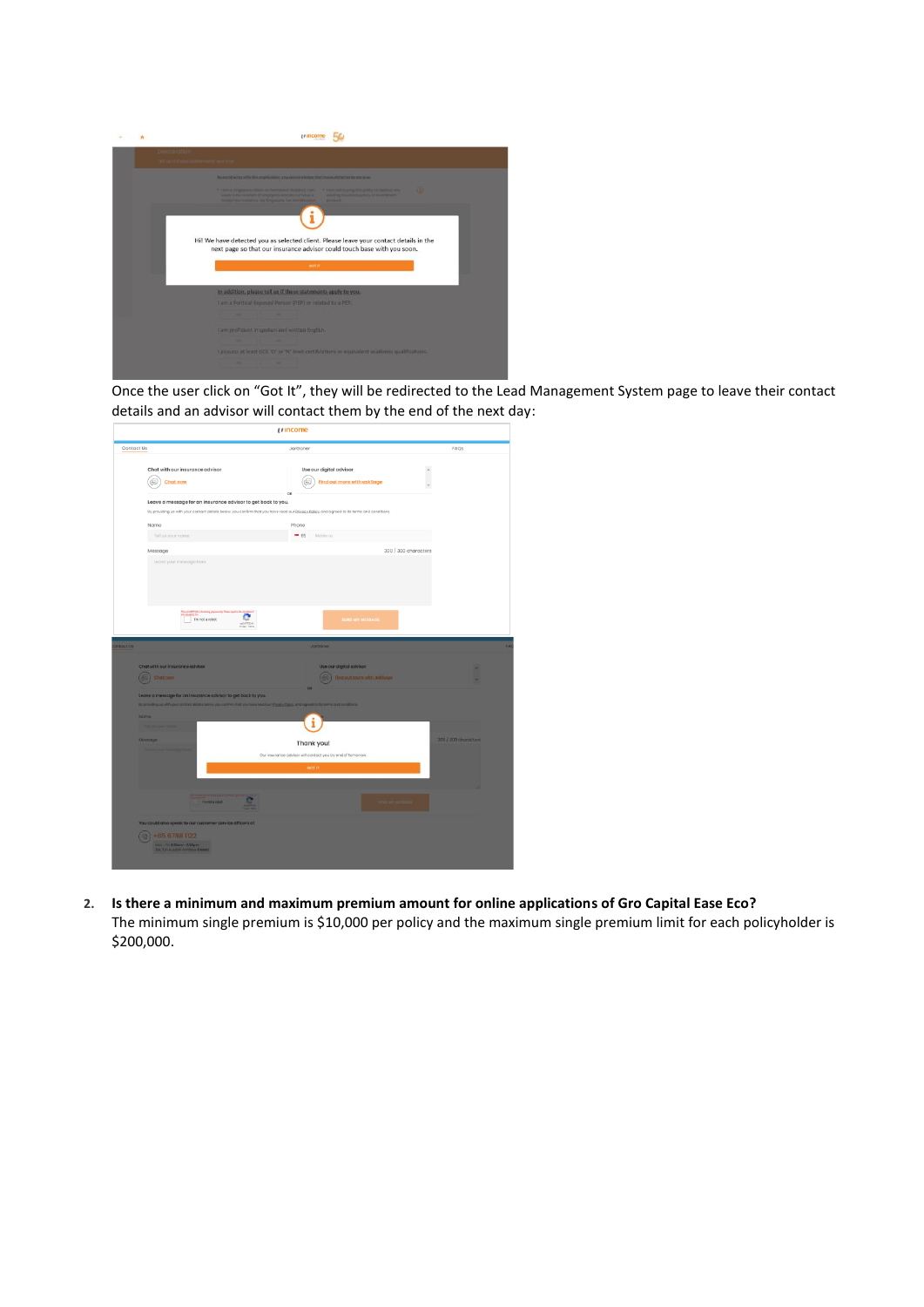# **3. Will there be a total single premium limit per policyholder?**

There will be a total single premium limit of \$200,000 per policyholder, any application exceeding this amount will not be accepted. You may refer to table below for more details.

| <b>Scenario</b> | <b>Application 1</b>        | <b>Application 2</b>        | <b>Eligibility</b>                                                                                                                                                                                                                                                                                                                                                                                             |
|-----------------|-----------------------------|-----------------------------|----------------------------------------------------------------------------------------------------------------------------------------------------------------------------------------------------------------------------------------------------------------------------------------------------------------------------------------------------------------------------------------------------------------|
|                 | \$100,000 single<br>premium | \$100,000 single<br>premium | Both applications will be accepted,<br>subject to tranche availability,<br>financial underwriting and compliance<br>checks.                                                                                                                                                                                                                                                                                    |
| $\mathcal{P}$   | \$100,000 single<br>premium | \$150,000 single<br>premium | Application 2 will be rejected as total<br>single premium per policyholder<br>exceeds \$200,000 limit.<br>The policyholder will need to<br>resubmit a new application with a<br>lower single premium, subject to<br>tranche availability, financial<br>underwriting and compliance checks.<br>Hence, please keep within the \$200,000<br>total single premium limit to avoid any<br>disappointment and hassle. |

# **4. When does online application for Gro Capital Ease Eco end?**

As Gro Capital Ease Eco is available on a limited tranche and first-come-first-serve basis, customers who are interested to apply are encouraged to do so as early as possible.

# **5. What is the free-look period for Gro Capital Ease Eco purchased online?**

Unlike other plans online, which offer a free-look period of 90 days, the free-look period for Gro Capital Ease Eco is 14 days.

# **6. Why can't I log in to me@income?**

One of the common reasons for unsuccessful login is because you used your passport when registering for a [me@income](https://me.income.com.sg/) account, and/or did not update your mobile number. Kindly update your me@income account with a valid NRIC number and mobile number before applying online. Do note that if you do not have a valid NRIC (i.e. you are a foreigner), you will not be able to apply for any life insurance plans online.

# **7. Can I use MyInfo to retrieve my personal particulars?**

Customers have the option to login to MyInfo for online applications and are not required to manually input their personal details or upload supporting documents at the application stage.

# **8. What payment modes are available for online application of Gro Capital Ease Eco?**

Only payments via Supplementary Retirement Scheme (SRS) transfer, PayNow QR (excluding UOB) and eGIRO (for DBS/POSB only) are accepted for online applications. Applications will be rejected for payments received through other methods.

# **9. Why does it reflect "Payment in progress" although I have not completed my payment?**

A payment attempt is detected once you have clicked on any of the three payment modes (SRS, PayNow QR or eGIRO). In the event that you closed the browser or clicked on the "Back" button, kindly expect a waiting time of 60 minutes for the automatic system refresh. Thereafter, your application status will be updated to "Saved" and you will be able to make another payment attempt.

# **10. How can I make a SRS contribution?**

SRS contributions can be performed with any of the local banks – DBS, POSB, OCBC or UOB. For payment via SRS transfer, do ensure that your SRS contribution does not exceed your balance contribution limit available. Click **[here](https://www.income.com.sg/payment/srs-contribution)** to learn how to open a SRS account and make your contribution.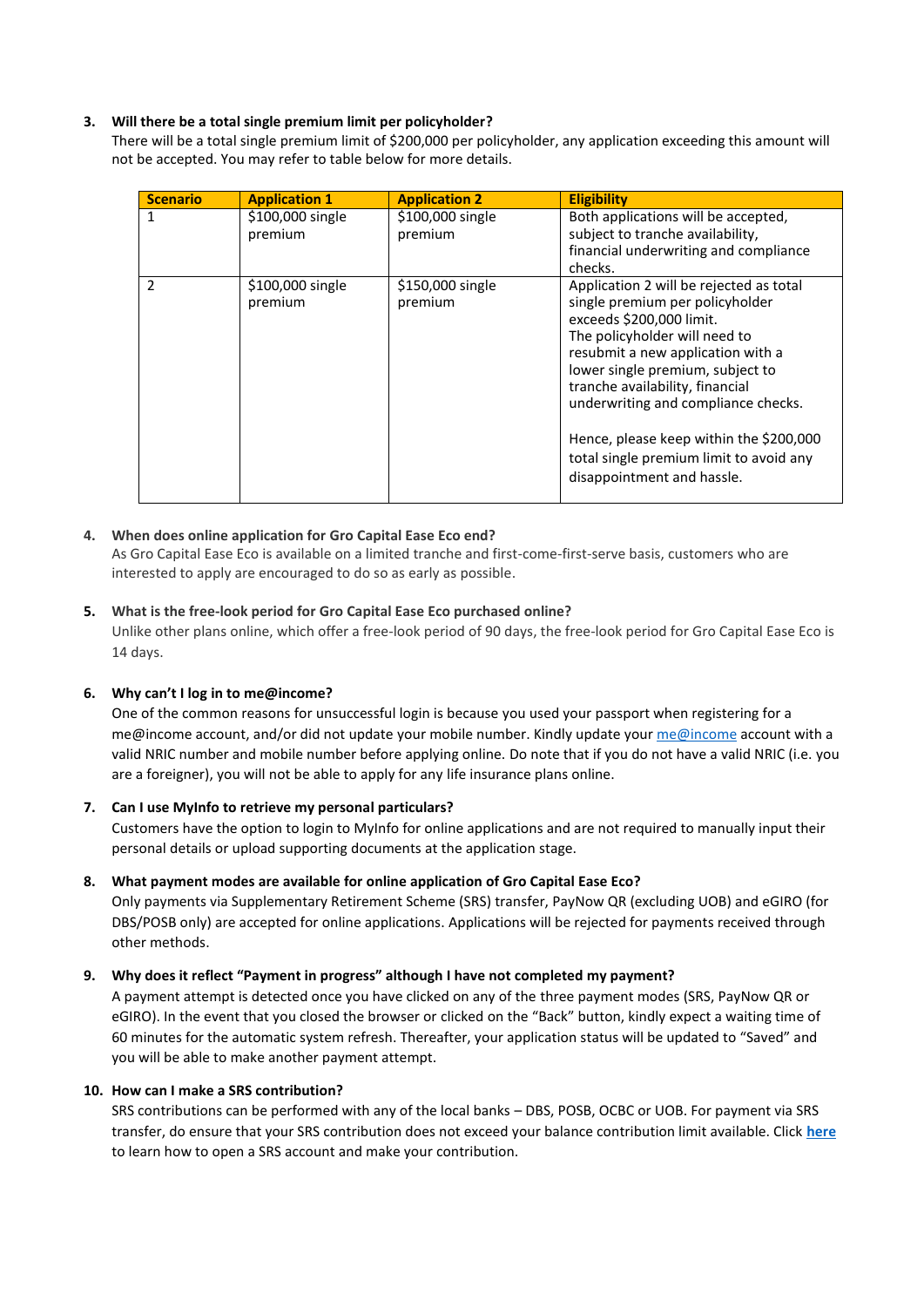### **11. Why is my SRS payment unsuccessful?**

One of the common reasons for payment failure is due to insufficient balance in your SRS account. Please ensure that your SRS contribution does not exceed your balance contribution limit available. Do note that the maximum yearly contribution limit for SRS is \$15,300 for Singapore citizens and PRs.

### **12. How can I register for PayNow QR?**

Log in to your bank's internet or mobile banking account to sign up for PayNow. In the registration process, you will be required to link your PayNow account to your NRIC/FIN and/or mobile number. For more information and steps to sign up, please contact your bank or click **[here](https://www.income.com.sg/payment/register-paynow)** for the FAQs provided by the various participating banks.

### **13. How do I scan a PayNow QR code if I am using a mobile device?**

If you're using a mobile browser, take a screenshot of the displayed PayNow QR code and upload it via the Scan & Pay function on the bank's app. Alternatively, you may download a copy of the PayNow QR Code from the email and upload it via the Scan & Pay function on the bank's app.

### **14. How can I change my PayNow QR transfer limit?**

The PayNow QR transfer limit for each customer will differ, as this is based on the customer's own arrangement with the bank. Do ensure that there are sufficient funds in your bank account before proceeding with payment. Click **[here](https://www.income.com.sg/payment/paynow-qr)** to learn about the preferred PayNow QR-enabled banking apps and how to change your limit.

Do note that as a safety feature, certain banks may have restrictions in terms of increasing one's PayNow QR transfer limit inclusive of cooling periods. This is based on the bank's policy and customers are advised to contact the bank directly for questions regarding their PayNow QR transfer limit.

# **15. I am unable to complete payment using PayNow QR (Scan to Pay), can I enter payee details manually on PayNow?**

Manual internet banking transfers via PayNow, is not an eligible mode of payment. Payment can only be made via these three modes - SRS, PayNow QR (excluding UOB) or eGIRO.

Applications will be rejected for payments received through other methods.

#### **16. I have accidentally closed the PayNow QR payment page and cannot access the PayNow QR code.**

Please check your registered email for a copy of the PayNow QR code and complete your payment within 30 minutes before the QR code expires.

# **17. Can I save the displayed PayNow QR Code and scan it again for subsequent payments?**

Each PayNow QR code is generated dynamically and is valid for 30 minutes upon initiating a PayNow QR payment. You should not save the PayNow QR code for future usage since it would have expired and thus be invalid.

# **18. What should I do if the PayNow QR code expires and I have yet to complete my payment?**

In this scenario, you are required to wait for 10 minutes before attempting to make payment again.

# **19. How do I know if my payment via PayNow QR is successful?**

Once you've submitted your payment via PayNow QR via your preferred banking app and have clicked on the "Check my application status" button, the status of your application on the Online Life portal will be reflected as "Payment in progress" or "In progress". Once we have received your payment, the application status will be updated to "Submitted". Do note that this process may take up to 1 hour from the time when your payment was submitted on the banking app.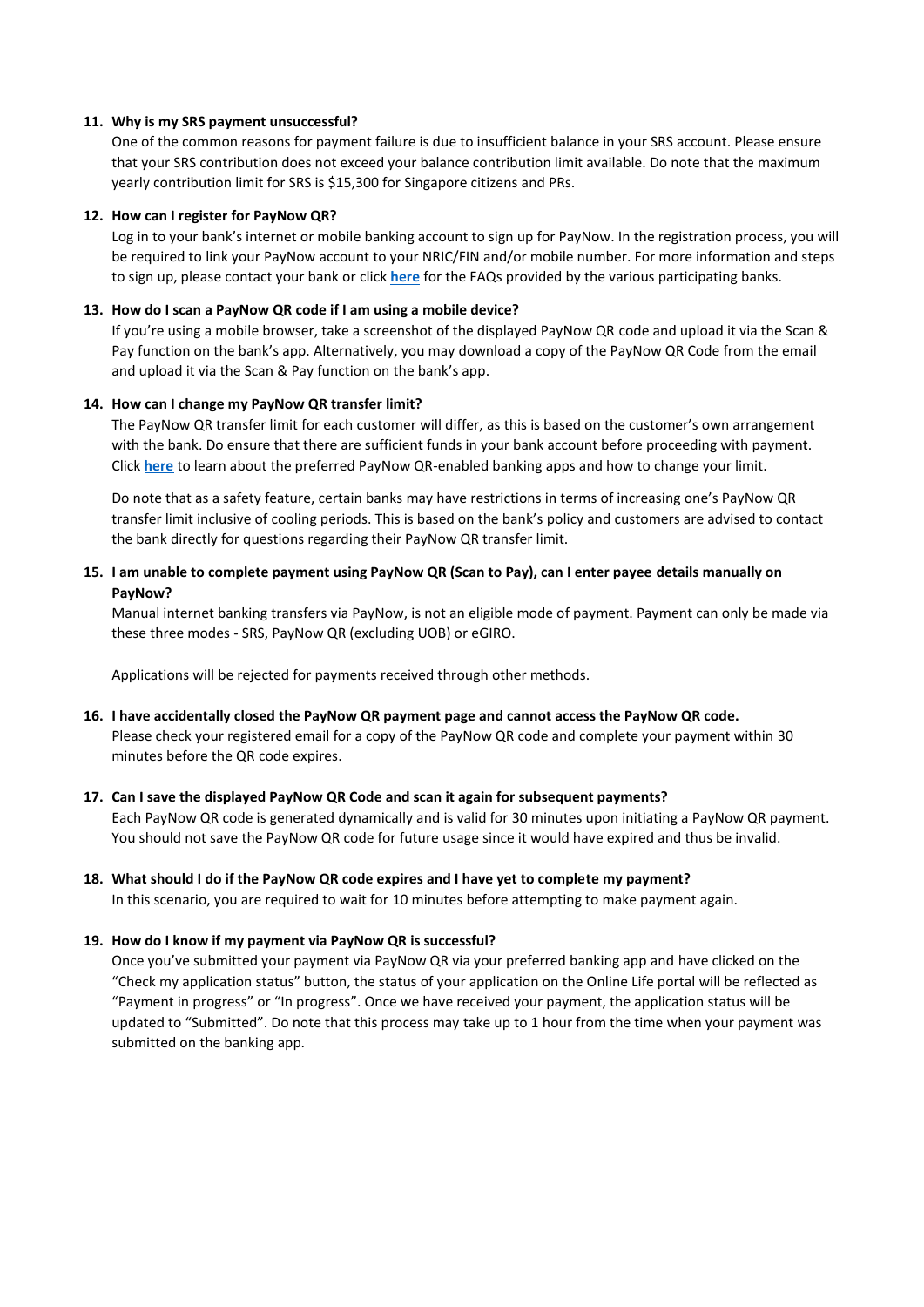

### **20. How does eGIRO payment work?**

eGIRO is only available to customers who are banking with DBS or POSB. You will be asked to complete your eGIRO set-up by logging into your iBanking account. Once your set-up is successful, your payment will be processed within 2-3 working days. To ensure that your eGIRO payment is successful, please ensure that there are sufficient funds in your bank account before attempting payment.

### **21. Am I allowed to submit more than one application for Gro Capital Ease Eco online?**

You may submit multiple applications for Gro Capital Ease Eco so long as the premium amount per policy falls within the minimum and maximum premium amounts as indicated above. Do note that you may only submit a new application when the status of previous applications is reflected as "In progress" or "Submitted". You may not submit a new application when the status of previous applications are reflected as "Payment in progress".

#### **22. How do I know if my application is successful?**

Upon successful payment, you will receive an email confirming that your payment has been received.



Thereafter, you will receive an email within 2 working days to confirm that your application has been successfully submitted and is being processed. You may monitor your application status by clicking on the link in the email or by retrieving your application at **[lifeinsurance.income.com.sg](https://lifeinsurance.income.com.sg/)**.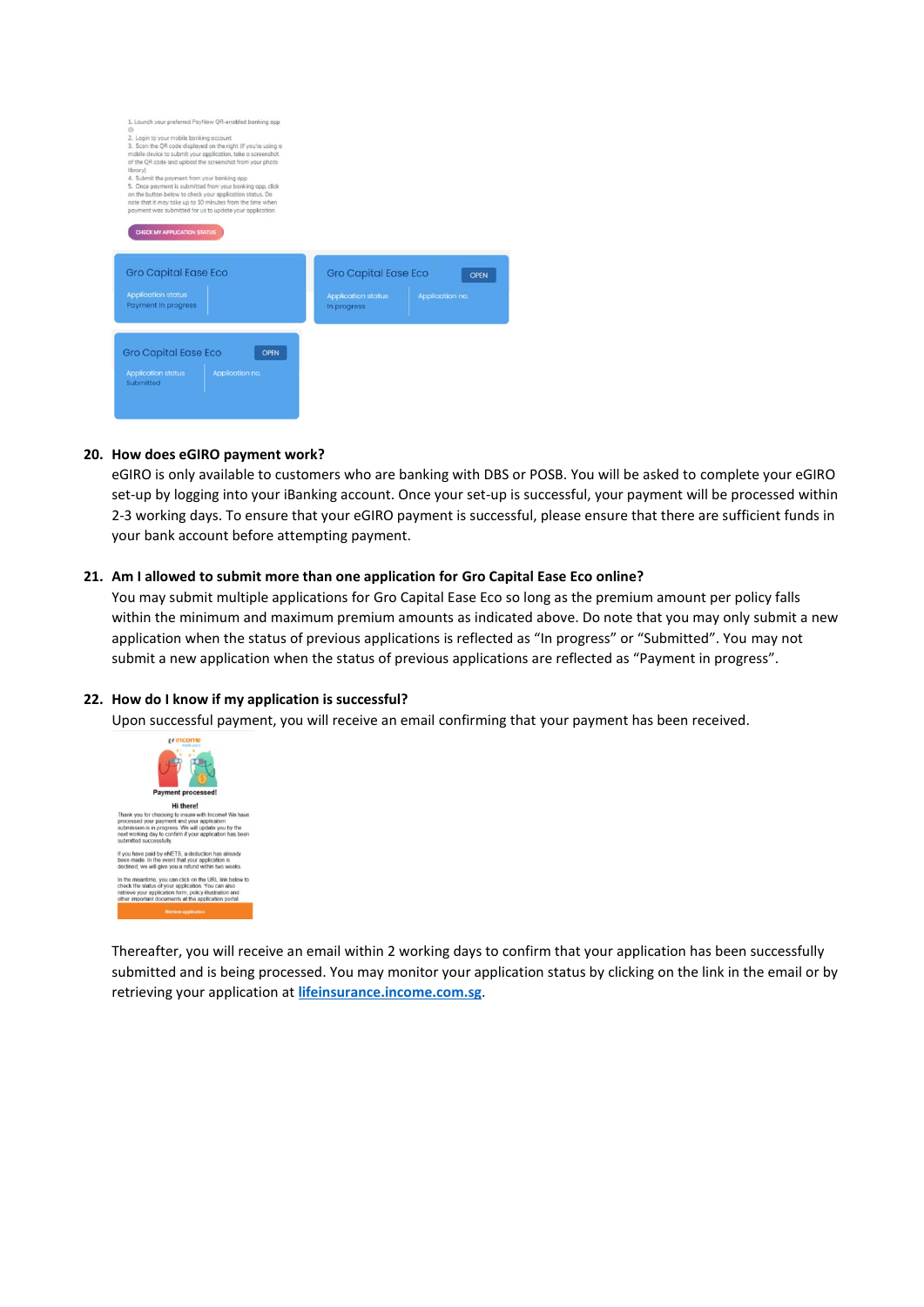

Finally, once we have successfully processed your application, you will receive an SMS to confirm that your policy has been issued. You may visit **[lifeinsurance.income.com.sg](https://lifeinsurance.income.com.sg/)** or **<https://me.income.com.sg/summary/life>** to retrieve your policy documents on the next day upon receiving the SMS.

### **23. What information is required for investigation if my payment is unsuccessful?**

In the event of unsuccessful payment, you will receive an email titled "Payment failure for your life insurance". Do share the payment transaction ID which can be found at the bottom right of the email as highlighted in yellow in the screenshot below with our customer service team at  $\frac{c \text{square}}{Q \text{income}}$ .



**24. My application status has been stuck in "Payment in progress" for more than an hour. What should I do?** Kindly share a clear screenshot of the application tile which contains the alphanumeric characters at the bottom right with our customer service team at [csquery@income.com.sg.](mailto:csquery@income.com.sg)



#### **25. How long is a saved quotation valid for?**

Customers who have saved their quotation online will receive an auto-generated email stating that their quotation is valid for 14 days. Upon clicking the link provided in the email, the customer will be redirected to the screen below. After 14 days, the quotation will expire and the customer will have to start anew in getting a quotation and applying for the plan.

Do note that Gro Capital Ease Eco is available on a first-come-first-serve basis, and being a recipient of this email does not guarantee that the product will be allocated to you.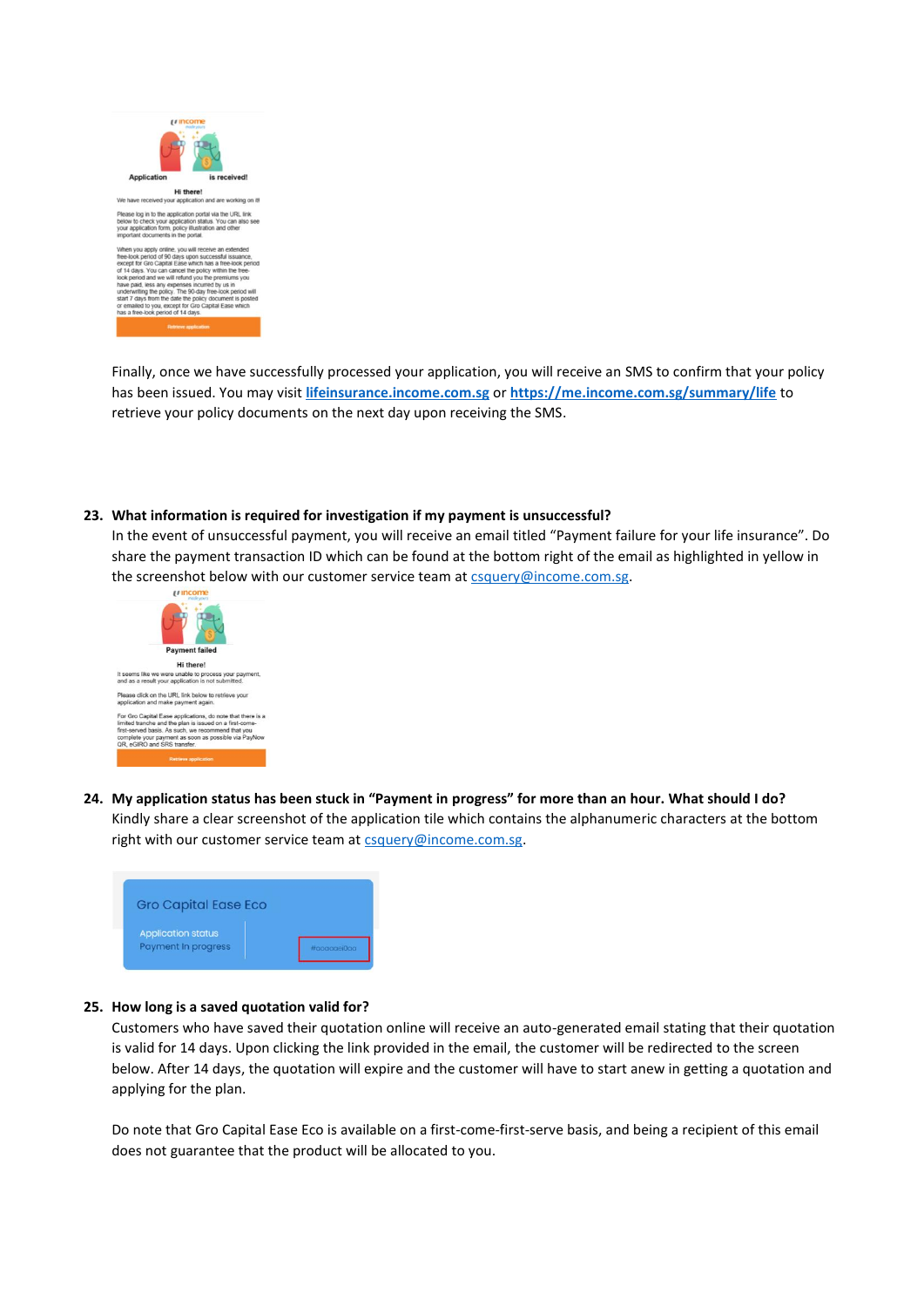

# **26. How long is a saved application valid for?**

Customers who have saved their application online will receive an auto-generated email stating that their application is valid for 14 days. Upon clicking the link provided in the email, the customer will be redirected to the screen below and must complete all questions before submitting their application. After 14 days, the application will expire and the customer will have to start anew in getting a quotation and applying for the plan.

Do note that Gro Capital Ease Eco is available on a first-come-first-serve basis, and being a recipient of this email does not guarantee that the product will be allocated to you



### **27. How can customers retrieve their saved application?**

Customers may retrieve their saved application by following these steps:

- Visit **<https://lifeinsurance.income.com.sg/>** and click on the "Retrieve application" button at the bottom of the page
- Login via me@income or SingPass
- Once customers are logged in, they can view and resume their saved application by clicking on the "Resume button"

|                                    |               |                                                                                                              | LOG OUT |
|------------------------------------|---------------|--------------------------------------------------------------------------------------------------------------|---------|
| <b>Welcome back!</b>               |               | Here is your application history. If you have any applications saved or pending action, you can resume here. |         |
|                                    |               |                                                                                                              |         |
| <b>Gro Capital Ease Eco</b>        | <b>RESUME</b> |                                                                                                              |         |
| <b>Application status</b><br>Saved |               |                                                                                                              |         |
| Cancel this application            |               |                                                                                                              |         |

# **28. How can customers retrieve their policy documents upon successful application?**

Customers may retrieve their policy documents by following these steps:

- Visit **<https://lifeinsurance.income.com.sg/>** and click on the "Retrieve application" button at the bottom of the page
- Login via me@income or SingPass
- Once customers are logged in, they can view their latest application and click on the "Open" button to retrieve their policy documents